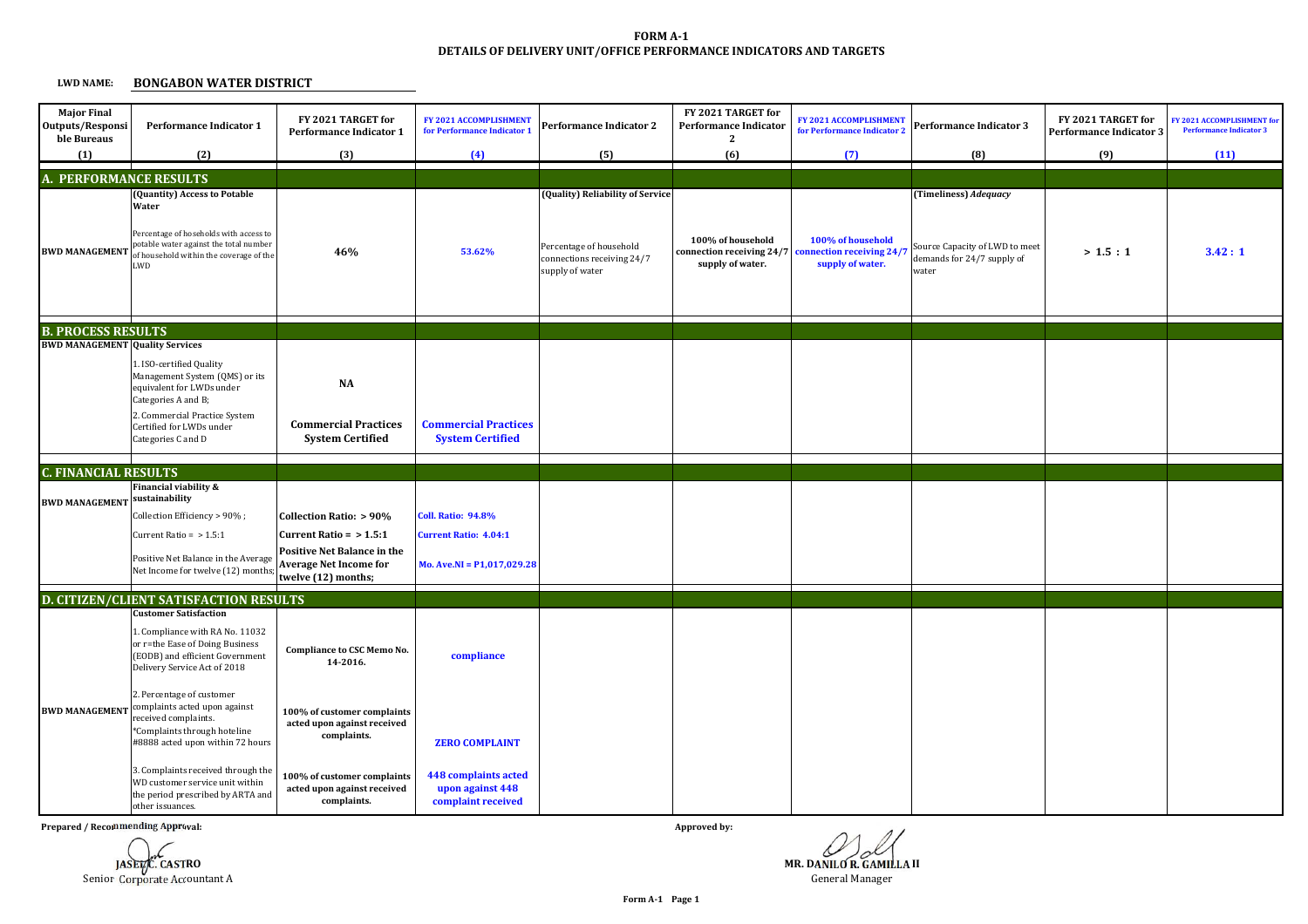## *2021 PBB: Form A-1***BONGABON WATER DISTRICT**

| <b>Performance Indicator 4</b>                                                                                                                                                                                                 | FY 2021 TARGET for<br><b>Performance Indicator 4</b>                                                                       | FY 2021 ACCOMPLISHMENT for<br><b>Performance Indicator 4</b>                                                                                | <b>Performance Indicator</b><br>5                                                             | FY 2021 TARGET for<br>Performance Indicator 5 | FY 2021 ACCOMPLISHMENT for<br><b>Performance Indicator 5</b> | Performance Indicator 6                                                                                                                                                                                                                          | FY 2021 TARGET for<br>Performance Indicator 6                                                     | FY 2021 ACCOMPLISHMENT for<br><b>Performance Indicator 6</b>                                                                  |
|--------------------------------------------------------------------------------------------------------------------------------------------------------------------------------------------------------------------------------|----------------------------------------------------------------------------------------------------------------------------|---------------------------------------------------------------------------------------------------------------------------------------------|-----------------------------------------------------------------------------------------------|-----------------------------------------------|--------------------------------------------------------------|--------------------------------------------------------------------------------------------------------------------------------------------------------------------------------------------------------------------------------------------------|---------------------------------------------------------------------------------------------------|-------------------------------------------------------------------------------------------------------------------------------|
| (12)                                                                                                                                                                                                                           | (13)                                                                                                                       | (14)                                                                                                                                        | (12)                                                                                          | (13)                                          | (14)                                                         | (12)                                                                                                                                                                                                                                             | (13)                                                                                              | (14)                                                                                                                          |
| <b>COVID-19 Response</b><br>measures<br>- Wash hand facilities<br>Water delivery services<br>- Public information drives<br>activities<br>Issuance of health protocols<br>- Other resiliency program/s to<br>mitigate COVID-19 | <b>Wash hand facilities</b><br>Water delivery services<br>- Public information drives<br>Sanitation and hygiene activities | <b>Wash hand facilities</b><br><b>Water delivery services</b><br>- Public information drives<br><b>Sanitation and hygiene</b><br>activities | <b>Quantity) Non-Revenue</b><br>Water<br>Percentage of unbilled water<br>to water production. | 30%                                           | 14%                                                          | (Quality) Potability<br>All water samples during the year should pass<br>the physical-chemical and microbiological test<br>as required by PNSDW 2017.<br>Daily chlorine residual requirement should be<br>at least 0.3ppm at the farthest point. | 107 samples of Basteriological Test<br>1 samples of Physical-Chemical<br>Actual Residue: 0.30 ppm | 131 samples of<br><b>Basteriological Test</b><br><b>7 samples of Physical-</b><br>Chemical<br><b>Actual Residue: 0.30 ppm</b> |
|                                                                                                                                                                                                                                |                                                                                                                            |                                                                                                                                             |                                                                                               |                                               |                                                              |                                                                                                                                                                                                                                                  |                                                                                                   |                                                                                                                               |
|                                                                                                                                                                                                                                |                                                                                                                            |                                                                                                                                             |                                                                                               |                                               |                                                              |                                                                                                                                                                                                                                                  |                                                                                                   |                                                                                                                               |
|                                                                                                                                                                                                                                |                                                                                                                            |                                                                                                                                             |                                                                                               |                                               |                                                              |                                                                                                                                                                                                                                                  |                                                                                                   |                                                                                                                               |

**Prepared / Recommending Approval:**



**Approved by:**

**MR. DANILO R. GAMILLA II**General Manager